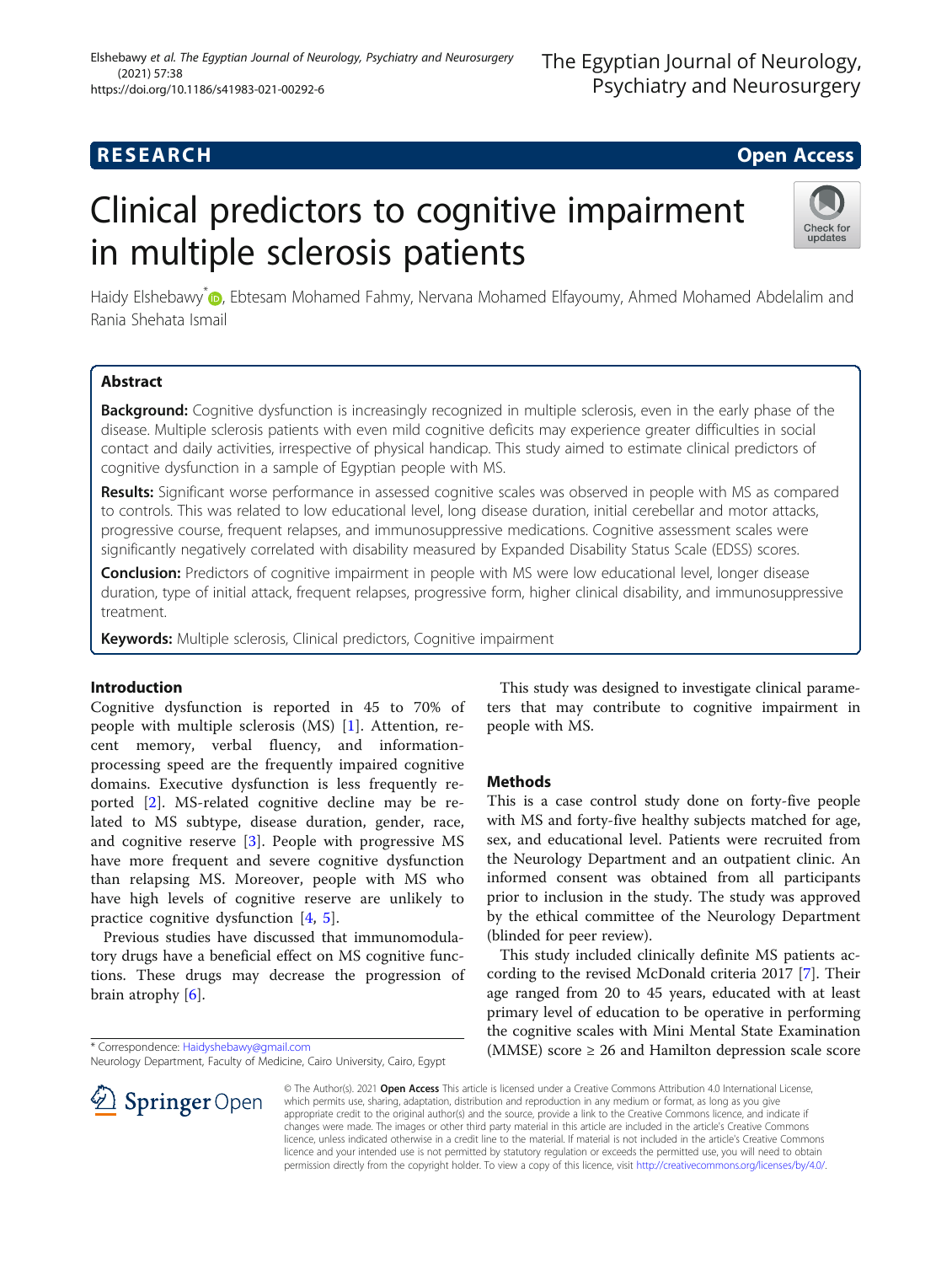$(HDS) \leq 6$ . Control subjects were selected to be age, sex, and educationally matched

This study excluded patients who are in relapse and receiving pulse steroids; patients with severe motor disability; patients with severe visual impairment; patients with diseases that may affect cognitive functions such as hypertension, diabetes mellitus, connective tissue disorders, thyroid disorders, renal or hepatic impairment, and major psychiatric illness; and patients on tranquillizers or antidepressants.

Patients were submitted to the following: Through neurological examination, assessment of clinical disability using Expanded Disability Status Scale (EDSS) [\[8](#page-5-0)], and cognitive assessment using Arabic version of Addenbrooke's Cognitive Examination (ACE-III), we used the validated Egyptian–Arabic ACE-III to evaluate orientation, attention, memory, language, verbal fluency, and visuospatial abilities [\[9](#page-5-0)]; paced auditory serial addition test (PASAT 3) to evaluate working memory and information-processing speed  $[10]$  $[10]$ ; and trail making test (part B) to evaluate executive functions [[11\]](#page-5-0).

#### Statistical analysis

The collected data were coded, tabulated, and statistically analyzed using IBM SPSS statistics (Statistical Package for Social Sciences) software version 22.0, IBM Corp., Chicago, USA, 2013. Descriptive statistics were done for quantitative parametric data as the range as well as mean  $\pm$  SD (standard deviation) using independent  $t$  test, paired  $t$  test, and ANOVA test, then post-hoc test was used for pair-wise comparisons. While for qualitative data as number and percentage, inferential analyses were done using chi-square test and Fisher's exact test. Correlations were done using Pearson correlation. P values less than 0.05 were considered statistically significant.

#### Results

MS patients in our study were 23 males (51.1%) and 22 females (48.9%). Their age ranged from 25 to 40 years with a mean age of  $32.9 \pm 4.1$  years. The control subjects included were 27 males (60%) and 18 females (40%), and their age ranged from 25 to 45 years with a mean age  $34.6 \pm 5.9$  years. Seventeen patients (37.8%) received primary level of education, nineteen patients (42.2%) received secondary level of education, and nine patients (20%) received university education. Disease duration ranged from 2 to 10 years with a mean of  $5.1 \pm 1.8$  years. EDSS score ranged from 2 to 6.5 with mean  $4.3 \pm 1.3$ . Clinical characteristics of people with MS are illustrated in Table 1.

As compared to controls, people with MS experienced significant worse performance in all cognitive assessment measures ( $P \leq 0.05$ ) Table 2.

|                                                  | <b>Patients</b>         |            |
|--------------------------------------------------|-------------------------|------------|
|                                                  | Frequency<br>$(N = 45)$ | Percentage |
| Type of MS                                       |                         |            |
| <b>RRMS</b>                                      | 30                      | 66.7       |
| <b>SPMS</b>                                      | 15                      | 33.3       |
| Type of first attack                             |                         |            |
| Motor                                            | 22                      | 48.9       |
| Cerebellar                                       | 13                      | 28.9       |
| Visual                                           | 7                       | 15.6       |
| Sensory                                          | 3                       | 6.7        |
| Attack/year                                      |                         |            |
| One                                              | 9                       | 20.0       |
| Two                                              | 23                      | 51.1       |
| Three                                            | 13                      | 28.9       |
| <b>Treatment</b>                                 |                         |            |
| Interferon B1b                                   | 13                      | 28.9       |
| Monthly cyclophosphamide<br>+ methylprednisolone | 11                      | 24.4       |
| Fingolimod                                       | 8                       | 17.8       |
| Interferon Beta 1a                               | 7                       | 15.6       |
| Azathioprine                                     | 5                       | 11.1       |
| Cyclophosphamide                                 | 1                       | 2.2        |

Table 1 Clinical characteristics of MS patients

RRMS relapsing-remitting multiple sclerosis, SPMS secondary progressive multiple sclerosis, N number

Regarding the scores of the cognitive scales, there was no significant difference between male and female patients.

Concerning the scores of ACE language and PASAT 3, there was a statistically significant difference between population subgroups distributed according to the level of education ( $P = 0.014$  and 0.046) Table [3.](#page-2-0) Post-hoc

Table 2 Comparison of mean scores of cognitive assessment scales between MS patients and healthy controls

| searcs weer, commissioned and meaning commons |                  |                                             |              |  |  |  |  |
|-----------------------------------------------|------------------|---------------------------------------------|--------------|--|--|--|--|
| Mean $\pm$ SD                                 |                  | Patients ( $N = 45$ ) Controls ( $N = 45$ ) | P value      |  |  |  |  |
| ACE attention                                 | $16.7 \pm 1.2$   | $18.0 \pm 0.0$                              | $< 0.001$ ** |  |  |  |  |
| ACE memory                                    | $19.6 \pm 2.3$   | $24.5 \pm 0.3$                              | $< 0.001$ ** |  |  |  |  |
| ACE language                                  | $22.0 \pm 2.3$   | $25.2 \pm 1.3$                              | $< 0.001**$  |  |  |  |  |
| ACE fluency                                   | $10.3 \pm 1.7$   | $12.6 \pm 1.1$                              | $< 0.001$ ** |  |  |  |  |
| ACE visuospatial                              | $15.2 \pm 1.1$   | $16.0 \pm 0.0$                              | $0.011*$     |  |  |  |  |
| ACE total                                     | $83.0 \pm 5.7$   | $95.5 \pm 0.4$                              | $< 0.001$ ** |  |  |  |  |
| PASAT <sub>3</sub>                            | $21.9 \pm 9.0$   | $44.8 \pm 7.8$                              | $< 0.001**$  |  |  |  |  |
| Trail making type B                           | $191.3 \pm 73.1$ | $77.5 \pm 6.0$                              | $< 0.001**$  |  |  |  |  |
|                                               |                  |                                             |              |  |  |  |  |

\*Significant

\*\*Highly significant

ACE Addenbrooke's cognitive examination III, PASAT3 Paced auditory serial addition test, N number, SD standard deviation

P value is significant if  $\leq 0.050$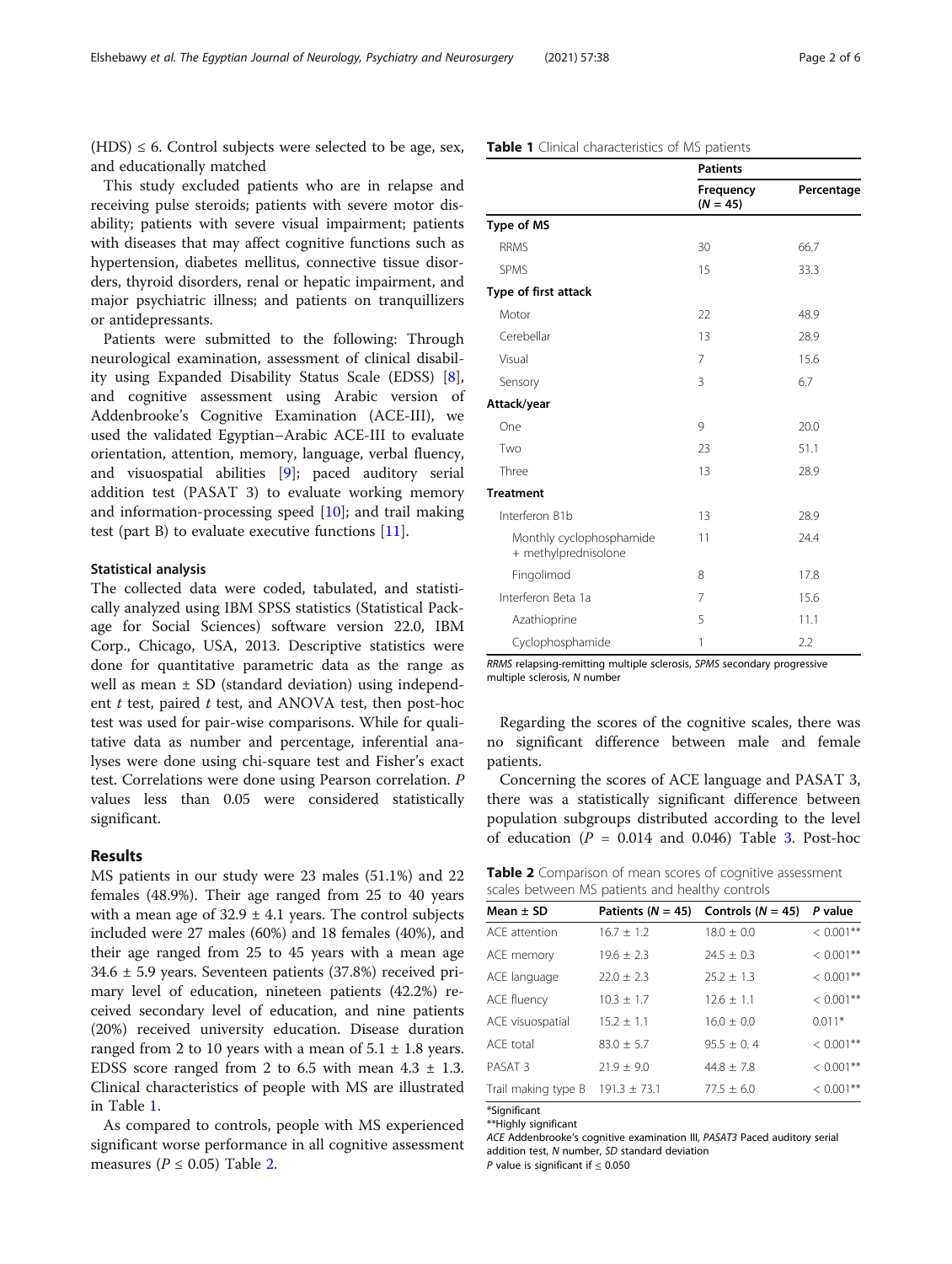| Page 3 of 6 |  |  |
|-------------|--|--|
|             |  |  |

|                         | Level of education |                |                   | Р        |
|-------------------------|--------------------|----------------|-------------------|----------|
|                         | 1ry                | 2ry            | <b>University</b> | value    |
| <b>ACE attention</b>    |                    |                |                   |          |
| $Mean + SD$             | $16.3 + 1.6$       | $16.7 \pm 1.1$ | $17.0 + 1.4$      | 0.499    |
| <b>ACE memory</b>       |                    |                |                   |          |
| $Mean + SD$             | $19.1 + 2.0$       | $20.1 + 2.6$   | $20.8 + 1.8$      | 0.148    |
| <b>ACE language</b>     |                    |                |                   |          |
| $Mean + SD$             | $70.8 + 2.0$       | $22.5 + 2.4$   | $23.3 + 1.5$      | $0.014*$ |
| <b>ACE fluency</b>      |                    |                |                   |          |
| $Mean + SD$             | $10.1 + 1.6$       | $10.2 + 1.8$   | $10.0 + 1.9$      | 0.959    |
| <b>ACE visuospatial</b> |                    |                |                   |          |
| $Mean + SD$             | $15.3 + 1.0$       | $15.5 \pm 1.3$ | $15.3 \pm 1.0$    | 0.434    |
| <b>ACE total</b>        |                    |                |                   |          |
| $Mean + SD$             | $81.6 + 4.9$       | $85.1 + 6.1$   | $86.3 + 6.3$      | 0.316    |
| <b>PASAT 3</b>          |                    |                |                   |          |
| $Mean + SD$             | $17.4 + 9.9$       | $21.6 + 7.5$   | $76.5 + 7.9$      | $0.046*$ |
| Trail making type B     |                    |                |                   |          |
| Mean $+$ SD             | $203.5 + 78.2$     | $187.0 + 73.5$ | $170.0 + 63.7$    | 0.554    |

<span id="page-2-0"></span>Table 3 Comparison of mean cognitive scale scores between MS patients with different levels of education

\*Statistically significant \*\*Highly significant

ACE Addenbrooke's cognitive examination III, PASAT 3 Paced auditory serial

addition test, 1ry primary, 2ry secondary, SD standard deviation P value is significant if  $\leq 0.050$ 

analysis revealed that patients with primary level of education had significant lower scores of ACE language compared to those with secondary and university education ( $P = 0.023$  and 0.007 respectively). Patients with primary level of education had also significant lower scores of PASAT 3 compared to those with university education ( $P = 0.019$ ).

People with RRMS (relapsing-remitting multiple sclerosis) showed significant better scores than those with SPMS (secondary progressive multiple sclerosis) regarding total ACE score ( $P \le 0.001$ ), ACE scores of attention  $(P = 0.011)$ , memory and language  $(P \le 0.001)$ , PASAT 3  $(P = 0.032)$ , and trail making B  $(P = 0.035)$  (Table 4).

Patients with cerebellar and sensory attacks showed significant worse performance in ACE attention than those with motor and visual attacks  $(P = 0.013)$ . Patients with cerebellar attacks showed the worst performance in ACE language ( $P = 0.036$ ) (Table [5\)](#page-3-0).

Patients who are on immunomodulatory drugs showed significant better cognitive performance than those on immunosuppressive medications in (ACE attention, ACE memory, ACE language, total ACE, and PASAT3)  $(0.009, < 0.001, < 0.001, < 0.001, \text{ and } 0.011, \text{ respectively})$  $(Table 6)$  $(Table 6)$ .

There was a significant negative correlation between age and total score of ACE ( $P = 0.046$ ,  $r = -0.299$ ).

| <b>Table 4</b> Comparison between patients distributed according to |  |  |  |
|---------------------------------------------------------------------|--|--|--|
| MS course regarding mean cognitive scales scores                    |  |  |  |

|                         | Type of MS     |                |                |  |
|-------------------------|----------------|----------------|----------------|--|
|                         | <b>RRMS</b>    | <b>SPMS</b>    | <i>i</i> value |  |
| <b>ACE</b> attention    |                |                |                |  |
| Mean $+$ SD             | $17.0 + 1.2$   | $15.9 + 1.4$   | $0.011*$       |  |
| <b>ACE memory</b>       |                |                |                |  |
| Mean $+$ SD             | $20.7 \pm 2.1$ | $18.0 \pm 1.3$ | $< 0.001**$    |  |
| <b>ACE language</b>     |                |                |                |  |
| Mean $+$ SD             | $23.1 + 1.7$   | $19.9 + 1.6$   | $< 0.001$ **   |  |
| <b>ACE fluency</b>      |                |                |                |  |
| Mean $+$ SD             | $10.1 \pm 1.6$ | $10.2 + 1.9$   | 0.879          |  |
| <b>ACE visuospatial</b> |                |                |                |  |
| Mean $+$ SD             | $15.5 + 1.0$   | $15.2 + 1.3$   | 0.463          |  |
| <b>ACE total</b>        |                |                |                |  |
| Mean $+$ SD             | $86.4 \pm 5.7$ | $79.1 + 2.0$   | $< 0.001$ **   |  |
| <b>PASAT 3</b>          |                |                |                |  |
| $Mean + SD$             | $23.0 + 8.7$   | $16.6 \pm 8.2$ | $0.032*$       |  |
| Trail making type B     |                |                |                |  |
| Mean $+$ SD             | $173.3 + 66.0$ | $774.0 + 77.2$ | $0.035*$       |  |

\*Statistically significant

\*\*Highly significant

ACE Addenbrooke's cognitive examination III, PASAT3 Paced auditory serial addition test, RRMS relapsing-remitting multiple sclerosis, SPMS secondary progressive multiple sclerosis, SD standard deviation P value is significant if < 0.050.

Moreover, a significant negative correlation was found between EDSS and scores of cognitive scales ( $P \le 0.05$ ) except ACE visuospatial and trail making B tests. Also, there was a significant negative correlation between frequency of attacks/year and scores of ACE attention, memory, and language and total score ( $P < 0.05$ ). Furthermore, duration of illness was negatively correlated with scores of ACE memory, language, and total score  $(P < 0.05)$  (Table [7\)](#page-4-0).

#### **Discussion**

Cognitive domains which were observed to be affected in our patients were attention, memory, language, visuospatial, information-processing speed, and executive functions. This proposed that MS can affect both cortical and subcortical cognitive functions. This was in agreement with numerous previous studies which described cognitive dysfunction in people with MS [[12](#page-5-0)– [15\]](#page-5-0). MS-related cognitive dysfunction results from domain-specific disconnection phenomena. Reduced functional connectivity between cortico-cortical and cortico-subcortical cognitive processing regions results in impairment to specific cognitive domains [\[16\]](#page-5-0). Cortical lesions may also responsible for cognitive deficits in people with MS [[17](#page-5-0)].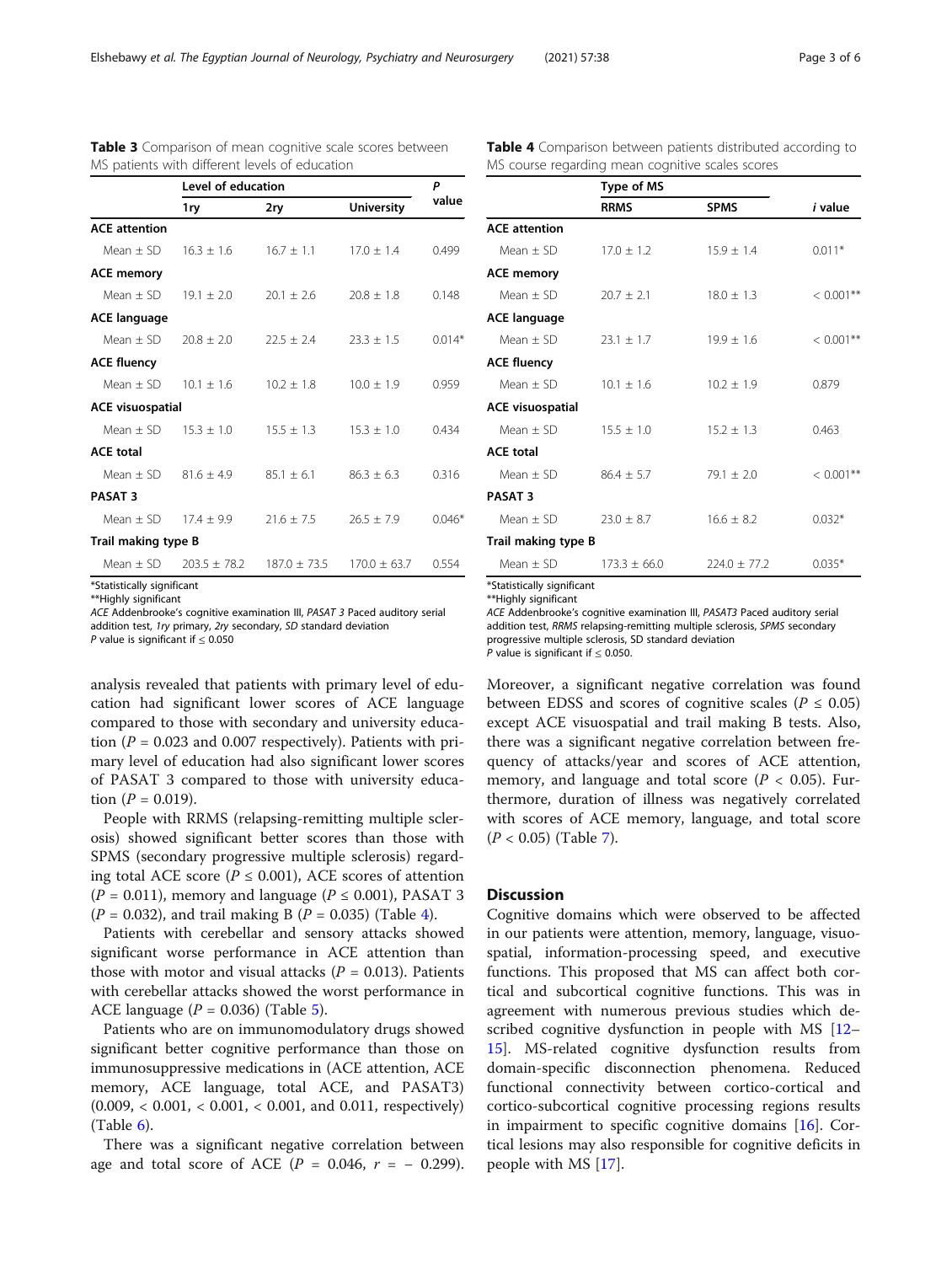|                         | Type of 1st attack |                  |                  |                  |          |
|-------------------------|--------------------|------------------|------------------|------------------|----------|
|                         | Motor              | Cerebellar       | <b>Visual</b>    | Sensory          | P value  |
| <b>ACE</b> attention    |                    |                  |                  |                  |          |
| Mean $\pm$ SD           | $16.8 \pm 1.2$     | $15.7 \pm 1.4$   | $17.7 \pm 0.8$   | $16.7 \pm 1.2$   | $0.013*$ |
| <b>ACE memory</b>       |                    |                  |                  |                  |          |
| Mean $\pm$ SD           | $19.9 \pm 2.5$     | $19.2 \pm 1.9$   | $20.1 \pm 2.9$   | $21.3 \pm 1.2$   | 0.469    |
| <b>ACE language</b>     |                    |                  |                  |                  |          |
| Mean $\pm$ SD           | $21.8 \pm 2.1$     | $21.1 \pm 2.4$   | $23.7 \pm 1.4$   | $24.0 \pm 2.0$   | $0.036*$ |
| <b>ACE fluency</b>      |                    |                  |                  |                  |          |
| Mean $\pm$ SD           | $9.8 \pm 1.7$      | $10.3 \pm 1.8$   | $10.6 \pm 1.5$   | $10.7 \pm 2.3$   | 0.664    |
| <b>ACE visuospatial</b> |                    |                  |                  |                  |          |
| Mean $\pm$ SD           | $15.1 \pm 1.3$     | $15.7 \pm 0.8$   | $15.7 \pm 0.8$   | $15.3 \pm 1.2$   | 0.433    |
| <b>ACE total</b>        |                    |                  |                  |                  |          |
| Mean $\pm$ SD           | $83.3 \pm 6.2$     | $82.0 \pm 4.8$   | $87.9 \pm 4.7$   | $88.0 \pm 6.9$   | 0.069    |
| <b>PASAT 3</b>          |                    |                  |                  |                  |          |
| Mean $\pm$ SD           | $19.6 \pm 8.2$     | $21.9 \pm 10.3$  | $21.6 \pm 10.9$  | $24.3 \pm 5.1$   | 0.667    |
| Trail making type B     |                    |                  |                  |                  |          |
| Mean $\pm$ SD           | $191.4 \pm 75.9$   | $214.6 \pm 81.7$ | $140.0 \pm 36.1$ | $193.3 \pm 23.1$ | 0.240    |

<span id="page-3-0"></span>Table 5 Comparison of mean scores of cognitive scales between MS patients with different types of first attack

\*Statistically significant

ACE Addenbrooke's cognitive examination III, PASAT 3 Paced auditory serial addition test, SD standard deviation

P value is significant if < 0.050

| Table 6 Comparison of laboratory parameters and cognitive |
|-----------------------------------------------------------|
| scale scores between MS patients distributed according to |
| treatment type                                            |

|                              | <b>Treatment type</b>    |                           |            |
|------------------------------|--------------------------|---------------------------|------------|
|                              | Immuno-modulator         | Immunosuppressive P value |            |
| <b>ACE</b> attention         |                          |                           |            |
| Mean + SD $170 + 12$         |                          | $15.9 + 1.3$              | $0.009*$   |
| <b>ACE memory</b>            |                          |                           |            |
| Mean + SD $20.9 + 2.2$       |                          | $18.1 + 1.3$              | $< 0.001*$ |
| <b>ACE language</b>          |                          |                           |            |
| Mean + SD $23.3 + 1.7$       |                          | $20.0 + 1.6$              | $< 0.001*$ |
| <b>ACE fluency</b>           |                          |                           |            |
| Mean + SD $10.3 + 1.6$       |                          | $9.9 + 1.9$               | 0.521      |
| <b>ACE visuospatial</b>      |                          |                           |            |
| Mean + SD $15.4 + 1.1$       |                          | $15.3 + 1.2$              | 0.727      |
| <b>ACE total</b>             |                          |                           |            |
| Mean + SD $86.8 + 5.7$       |                          | $79.3 + 2.0$              | $< 0.001*$ |
| <b>PASAT 3</b>               |                          |                           |            |
| Mean $\pm$ SD 23.6 $\pm$ 8.6 |                          | $16.4 \pm 7.7$            | $0.011*$   |
| Trail making type B          |                          |                           |            |
|                              | Mean + SD $176.4 + 67.1$ | $712.9 + 79.0$            | 0.127      |

\*Statistically significant

ACE Addenbrooke's cognitive examination III, PASAT 3 Paced auditory serial addition test, SD standard deviation

P value is significant if  $\leq 0.050$ 

Intelligence and education are responsible for the formation of cognitive reserve level which can affect the brain's resilience in the presence of insult [[18](#page-5-0)]. In the current study, people with MS who have higher levels of education showed significant better performance in only ACE language and informationprocessing speed compared to those having lower educational level. This was in accordance with Benedict and his colleagues who found that MS patients with a low cognitive reserve at baseline suffered a noteworthy cognitive decline [[5\]](#page-5-0). However, Russo and colleagues [[19](#page-5-0)] found no significant differences in the educational level between patients whose cognition was unimpaired, mildly impaired, and severely impaired.

The current work revealed that people with MS who had high EDSS showed more impairment in attention, memory, language, fluency, informationprocessing speed, and to a lesser extent task switching for executive functions. Amato and colleagues found that MS patients with cognitive dysfunction had higher EDSS score than those without. Also, they found that EDSS score correlate weakly with impaired cognitive functions. Moreover, they revealed that cognitive functions correlates with physical disability and may predict disability levels [\[20](#page-5-0)].

People with MS who experienced frequent relapses had significant impairment in attention, memory, and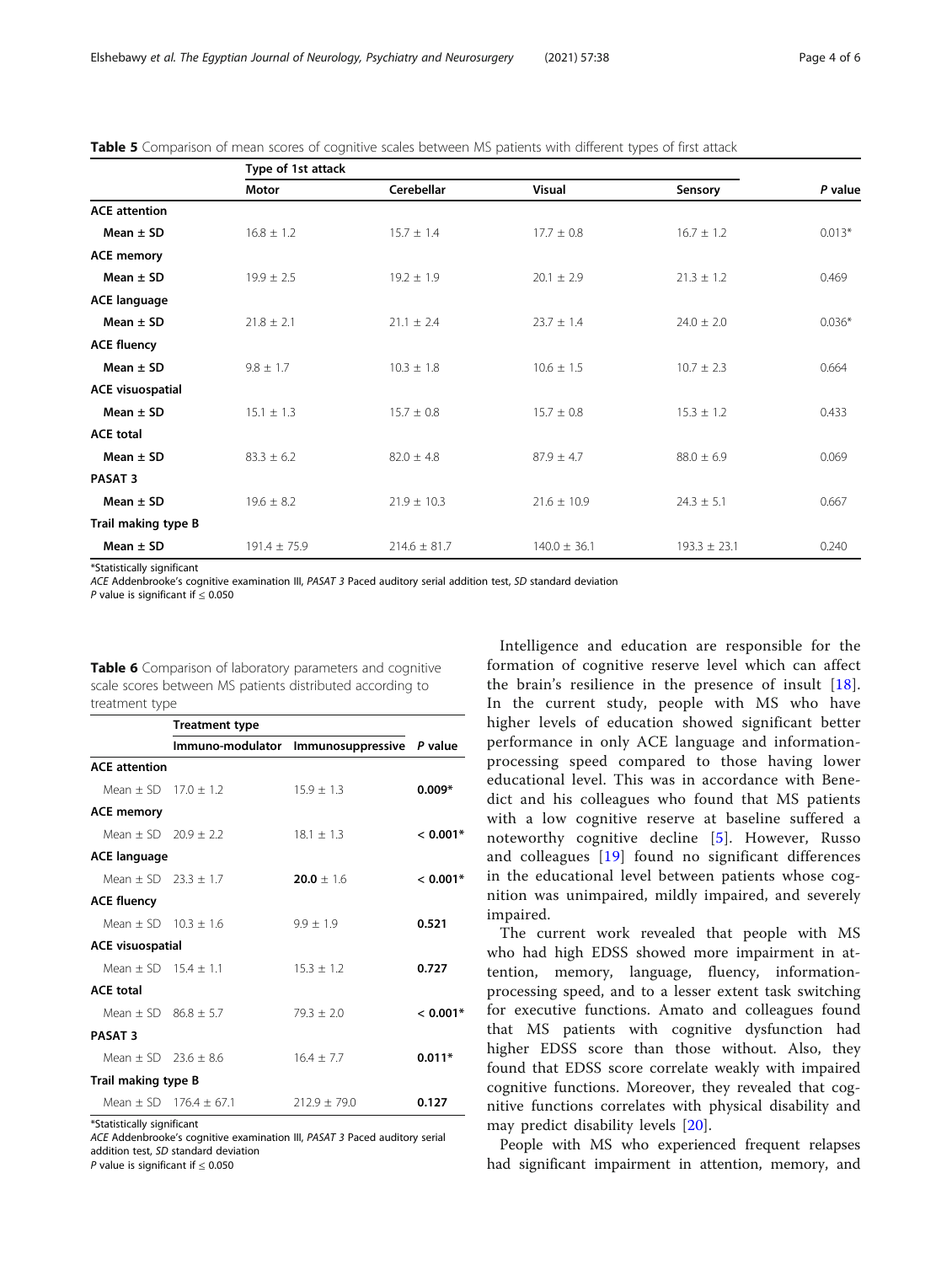|                         | Age      |       | <b>EDSS</b> |            |          | Attacks/year |          | <b>Duration of illness</b> |  |
|-------------------------|----------|-------|-------------|------------|----------|--------------|----------|----------------------------|--|
|                         |          | P     |             | P          |          | P            |          | P                          |  |
| <b>ACE</b> attention    | $-0.08$  | 0.59  | $-0.45$     | $0.002*$   | $-0.38$  | $0.009*$     | $-0.236$ | 0.119                      |  |
| <b>ACE memory</b>       | $-0.23$  | 0.12  | $-0.64$     | $< 0.001*$ | $-0.46$  | $0.001*$     | $-0.58$  | $< 0.001$ **               |  |
| <b>ACE language</b>     | $-0.23$  | 0.11  | $-0.81$     | $< 0.001*$ | $-0.49$  | $0.001*$     | $-0.47$  | $0.001*$                   |  |
| <b>ACE fluency</b>      | $-0.22$  | 0.14  | $-0.33$     | $0.027*$   | $-0.08$  | 0.600        | $-0.22$  | 0.135                      |  |
| <b>ACE visuospatial</b> | $-0.06$  | 0.66  | $-0.27$     | 0.065      | 0.00     | 0.988        | $-0.16$  | 0.270                      |  |
| <b>ACE total</b>        | $-0.299$ | 0.046 | $-0.843$    | $< 0.001*$ | $-0.500$ | $< 0.001*$   | $-0.55$  | $< 0.001$ **               |  |
| PASAT <sub>3</sub>      | $-0.207$ | 0.173 | $-0.373$    | $0.012*$   | $-0.268$ | 0.075        | $-0.21$  | 0.165                      |  |
| Trail making type B     | $-0.041$ | 0.787 | 0.293       | 0.051      | 0.111    | 0.467        | 0.237    | 0.116                      |  |

<span id="page-4-0"></span>Table 7 Correlation between clinical parameters and scores of cognitive scales in MS patients

\*Statistically significant \*\*Highly significant

ACE Addenbrooke's cognitive examination III, PASAT 3 Paced auditory serial addition test, EDSS Expanded Disability Status Scale

P value is significant if  $\leq 0.050$ 

language. Duration of illness also affected the cognitive performance especially in memory and language as concluded in this work.

The current study showed that MS course has a significant impact on cognitive abilities. People with SPMS experienced significant worse performance in tasks of attention, memory, language, information-processing speed, and executive functions compared to those with RRMS. This agreed with Borghi and colleagues, who concluded that people with progressive MS showed a marked cognitive deficit as compared to those with RRMS and healthy controls [[21](#page-5-0)].

Type of first attack may correlate to cognitive functions in MS. In this study, patients with cerebellar followed by sensory attacks showed the worst performance in attention tasks compared to patients with motor and visual attacks. Patients with cerebellar followed by motor attacks showed the worst performance in language tasks compared to patients with visual and sensory attacks; these findings may direct attention to the role of cerebellum in cognition.

Treatment type may contribute to impairment of cognitive functions in people with MS. We found that attention, memory, language, and informationprocessing speed were significantly better in patients receiving immunomodulatory drugs compared to those on immunosuppressive medications. This agreed with Fischer and colleagues, who reported that interferon Beta 1a had a significant favorable effect on attention, memory, visuospatial abilities, information processing, and problem solving [[22](#page-5-0)]. Available immune-modulatory treatments for multiple sclerosis rapidly inhibit the inflammation and reduce the progression of brain atrophy, and they may also have neuro-protective properties [\[6\]](#page-5-0).

#### Conclusion

It could be concluded that cognitive impairment in MS patients affects both cortical and subcortical domains. Low educational level, longer disease duration, type of initial attacks, frequent relapses, progressive course, higher disability, and immunosuppressive medications are correlated with cognitive impairment in people with MS.

#### Abbreviations

MS: Multiple sclerosis; ACE-III: Addenbrooke's Cognitive Examination III; PASA T 3: Paced auditory serial addition test 3; EDSS: Expanded Disability Status Scale; MMSE: Mini Mental State Examination; HDS: Hamilton depression scale score; SPSS: Statistical Package for Social Sciences; SD: Standard deviation

#### Acknowledgements

The authors acknowledge subjects for their participation and cooperation in this study.

#### Authors' contributions

HE contributed in the data acquisition, data interpretation, and manuscript writing and reviewing. EMF took part in the research idea, data acquisition, data analysis, and interpretation. NME and AMA participated in the data acquisition, data analysis, and interpretation. RSI helped in the manuscript writing and reviewing. The authors read and approved the final manuscript.

#### Funding

This research received no specific grant from any funding agency in the public, commercial, or not-for-profit sectors.

#### Availability of data and materials

The datasets generated and/or analyzed during the current study are not publicly available due to the current Cairo University regulations and Egyptian legislation but are available from the corresponding author on reasonable request and after institutional approval.

#### Ethics approval and consent to participate

An informed written consent was taken from each patient. All data obtained from every patient were confidential and were not used outside the study. The patients have the rights to withdraw from the study at any time without giving any reason. All the costs of the investigations were afforded by the researcher.

Our study was approved by the ethical committee of the Department of Neurology, Faculty of Medicine, Cairo University on 15/6/2018 (ethical reference number is not available).